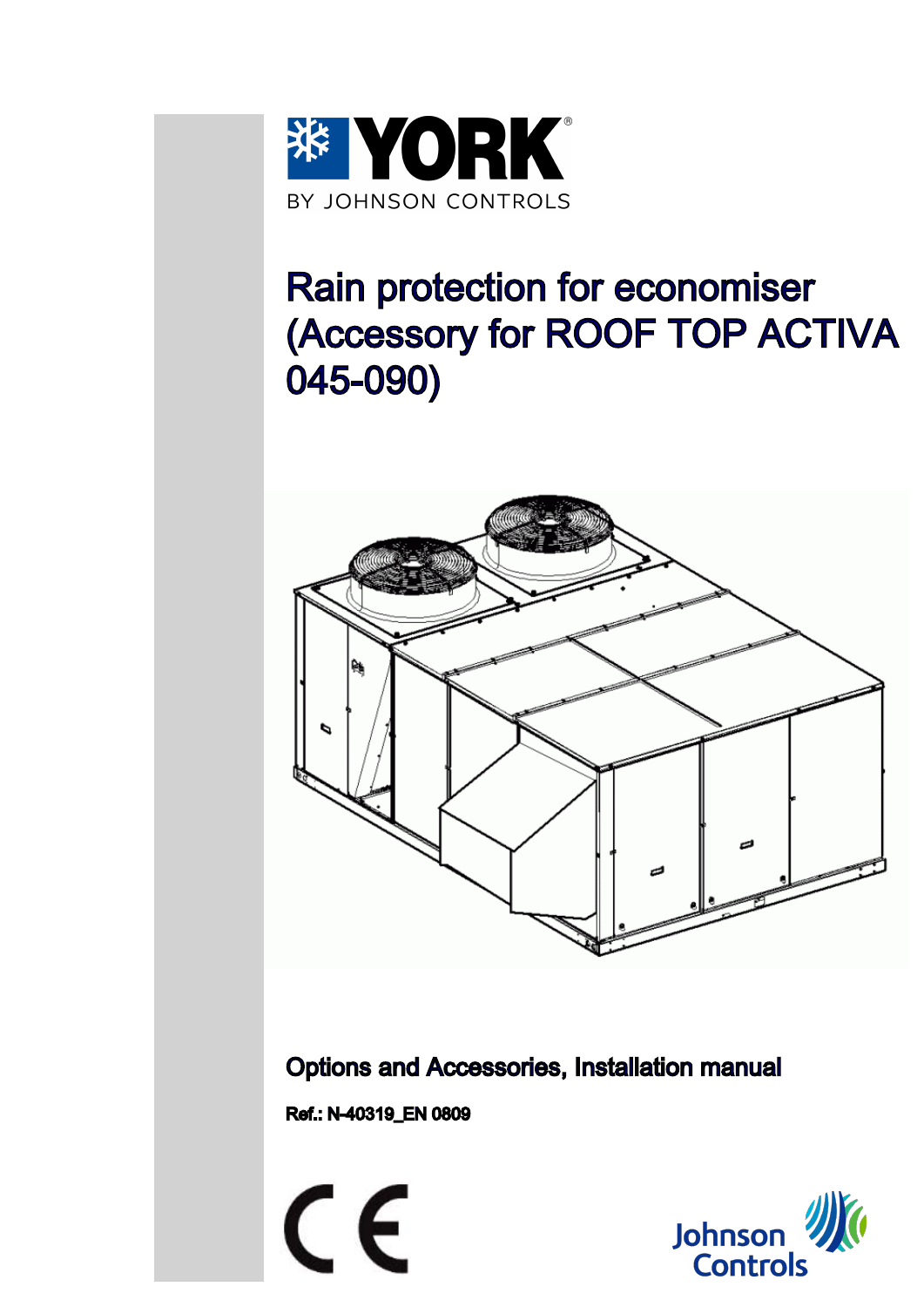### Index

| 1.1 |  |
|-----|--|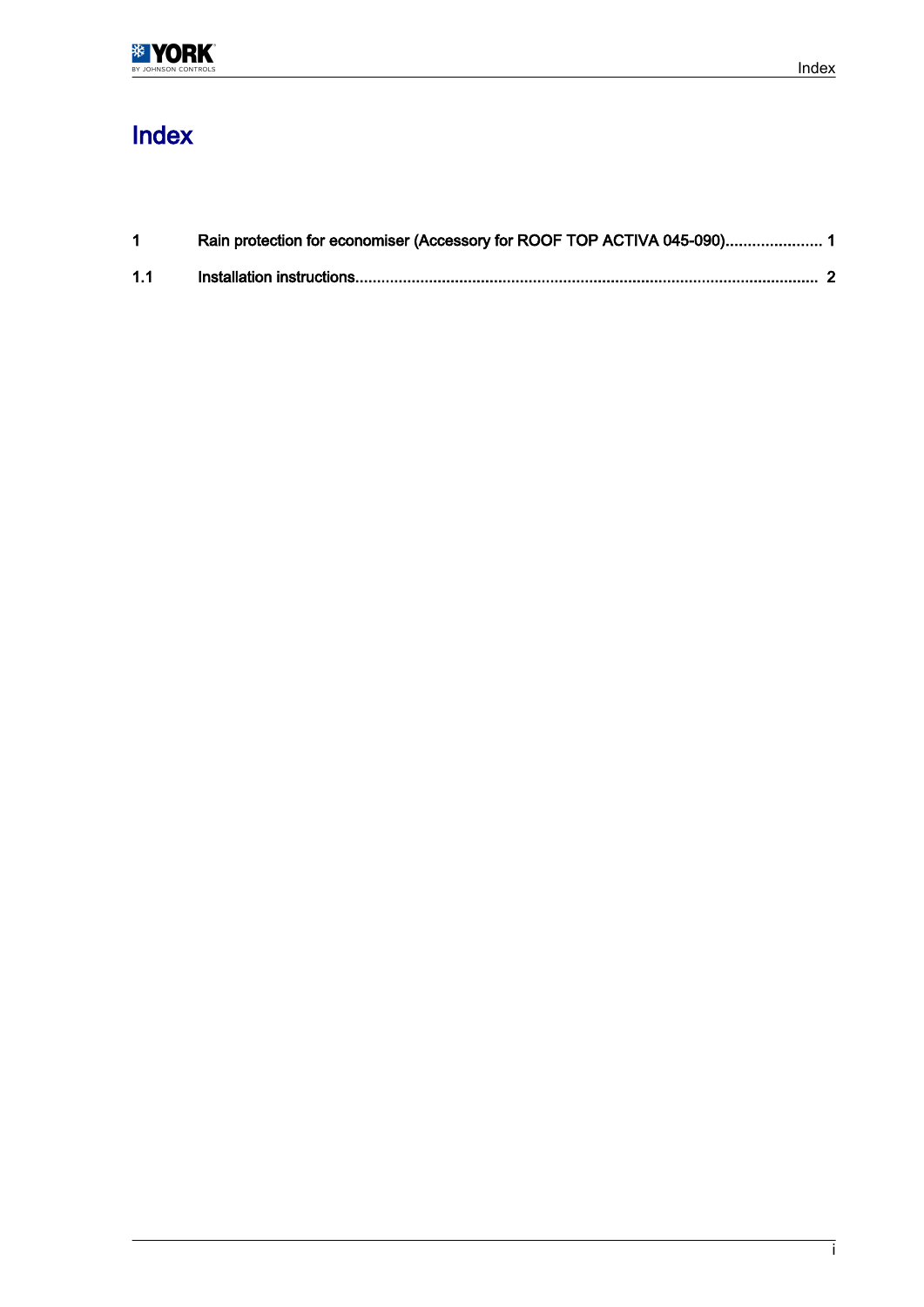1

<span id="page-2-0"></span>Rain protection for economiser (Accesso‐ ry for ROOF TOP ACTIVA 045-090)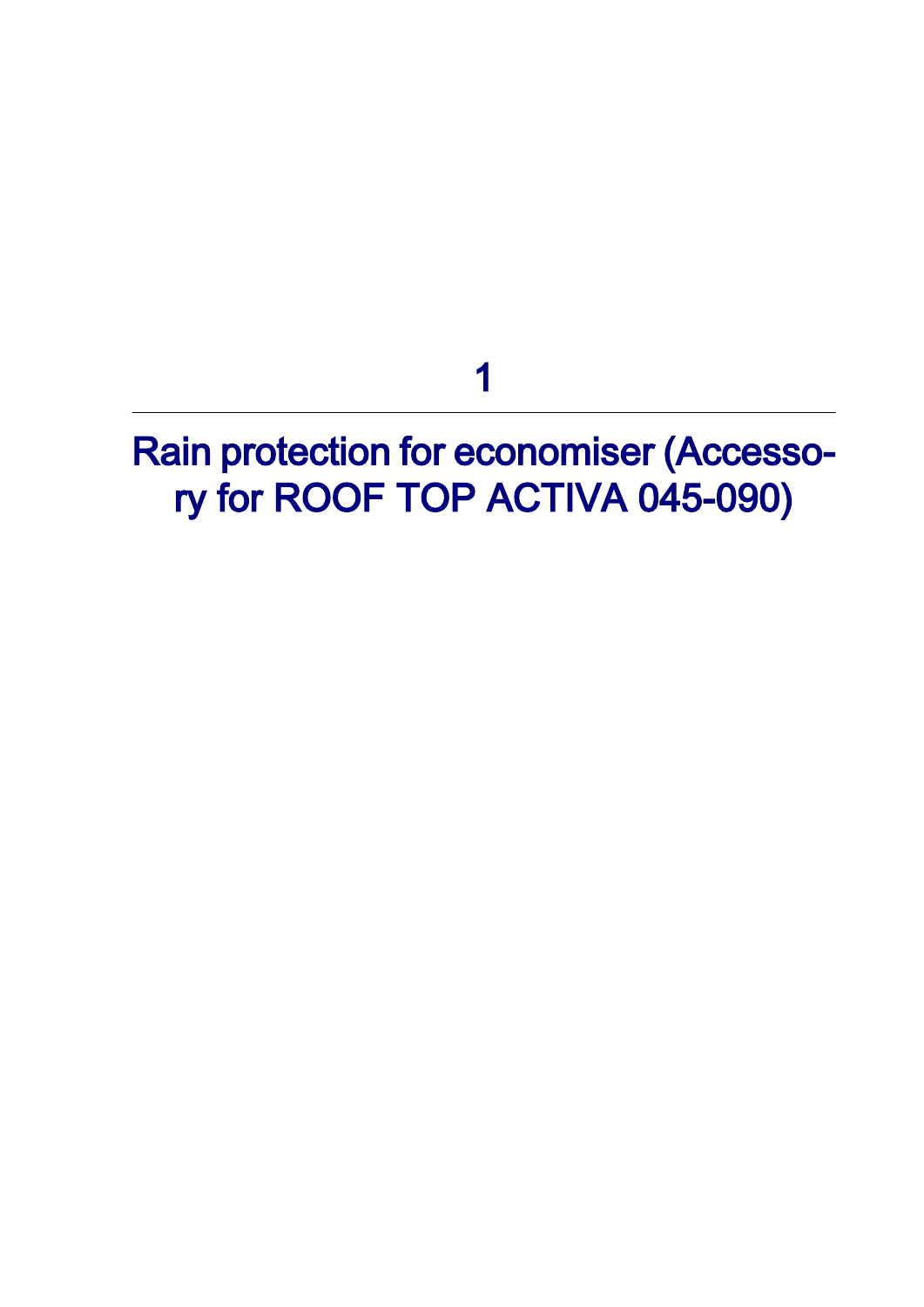

<span id="page-3-0"></span>1.1 Installation instructions

### 1.1 Installation instructions

#### Where the dampers are factory-fitted:

Remove one access panel to the return air compart‐ ment -A- and two access panels to the outside air compartment -B- using a 10 mm hexagonal socket wrench to loosen the bolts -C- on the retainers -D- and an 8 mm hexagonal socket wrench for the lower bolts securing the panels.



#### Where the dampers are site-fitted:

Separate the equipment packaging box and unpack the right-hand side panel.

Fit the right-hand side panel on the rain protection of the economiser -A- against the vertical edge of the equipment, ensuring the holes in the right-hand side panel face those on the frame (hidden by the rubber strip).

Insert and tighten the six self-threading screws -Bsupplied with the rain protection assembly.

Unpack the lower filter support.



Tilt the lower filter support -A- so that the tab fits into the groove on the right-hand side panel. Then lower the support so that it rests on the equipment frame.



The diagram shows an inside view of the outside air section.

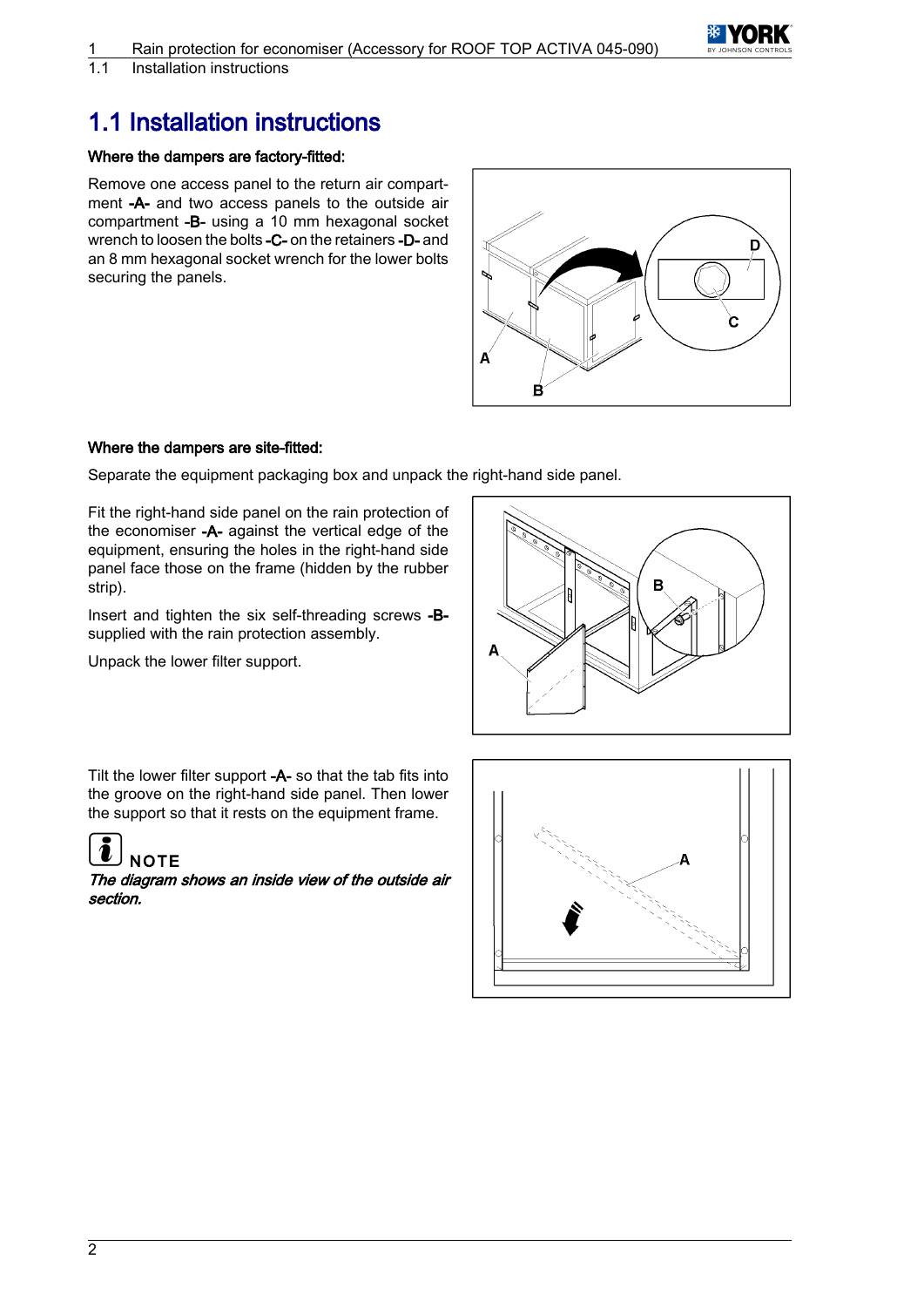

Unpack the left-hand side panel.



Tilt the left-hand side panel -A- to the right and fit so that the tab -B- on the lower filter support can be in‐ serted into the groove at the bottom.



Re-position the left-hand side panel -A- vertically and line up the holes in it with those in the vertical support (hidden by the rubber strip).

Insert and tighten the six self-threading screws -Bsupplied with the rain protection assembly.





Unpack the central panel -A-.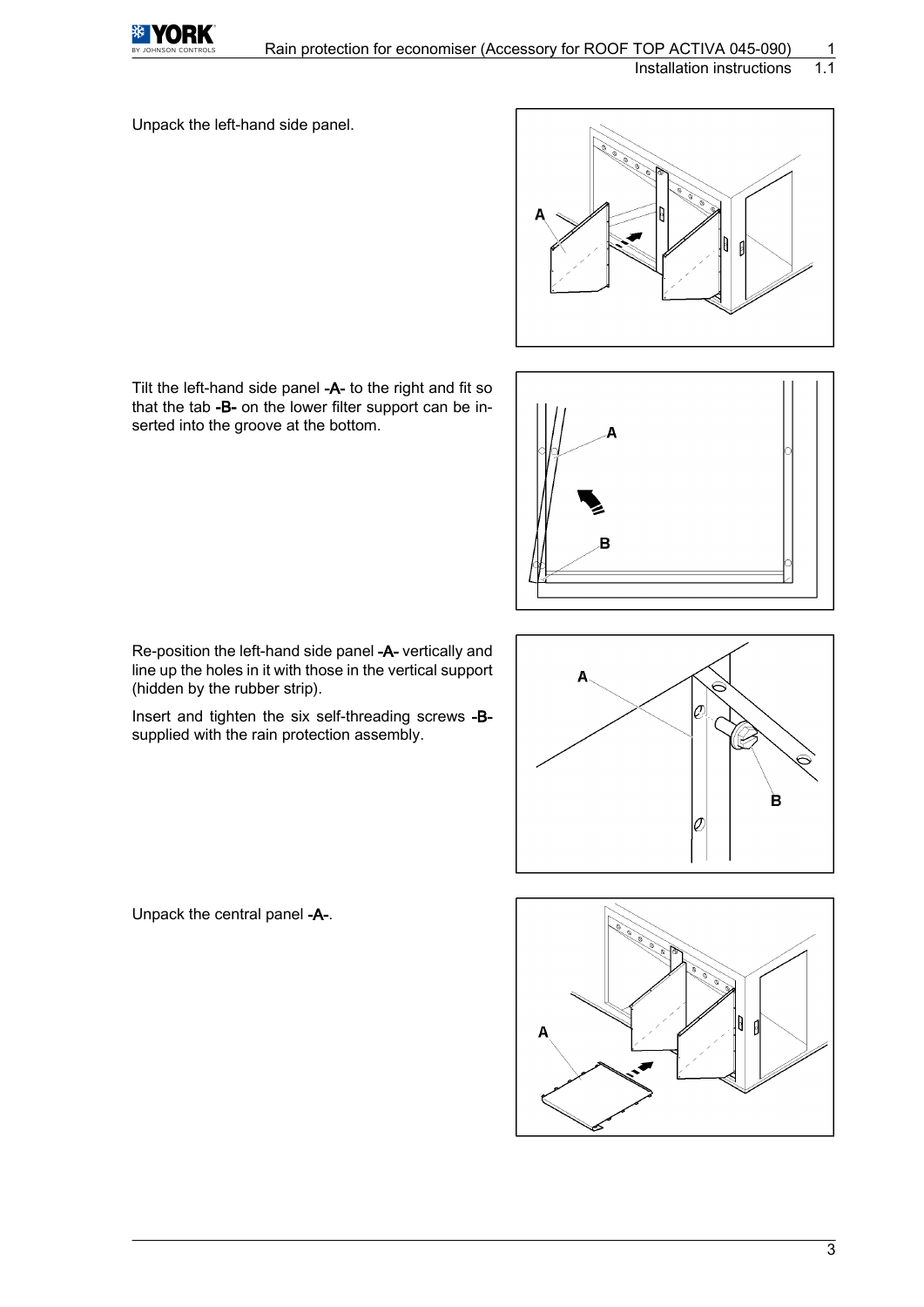1.1 Installation instructions

Insert the tabs -A- on the central panel into the grooves -B- on the right-hand side panel -C-.

## **NOTE**

The diagram shows an inside view of the outside air section.



Push the left-hand side panel -A- to the left and raise the central panel in the zone -B- until the rear tab - C- fits into the groove in the left-hand side panel.

Insert the tabs on the central panel into the corre‐ sponding grooves.

#### $\fbox{1}$ **NOTE**

The tabs are factory-bent slightly downwards for eas‐ ier fitting.



Bend the two tabs on the lower filter support upwards and all the others on the central panel downwards.

Insert and tighten the self-threading screws into the guide-holes -A- on each tab.



Unpack the upper panel -A-.

Fit the upper panel -A- over the right and left-hand side panels and push it towards the frame of the ROOF TOP.